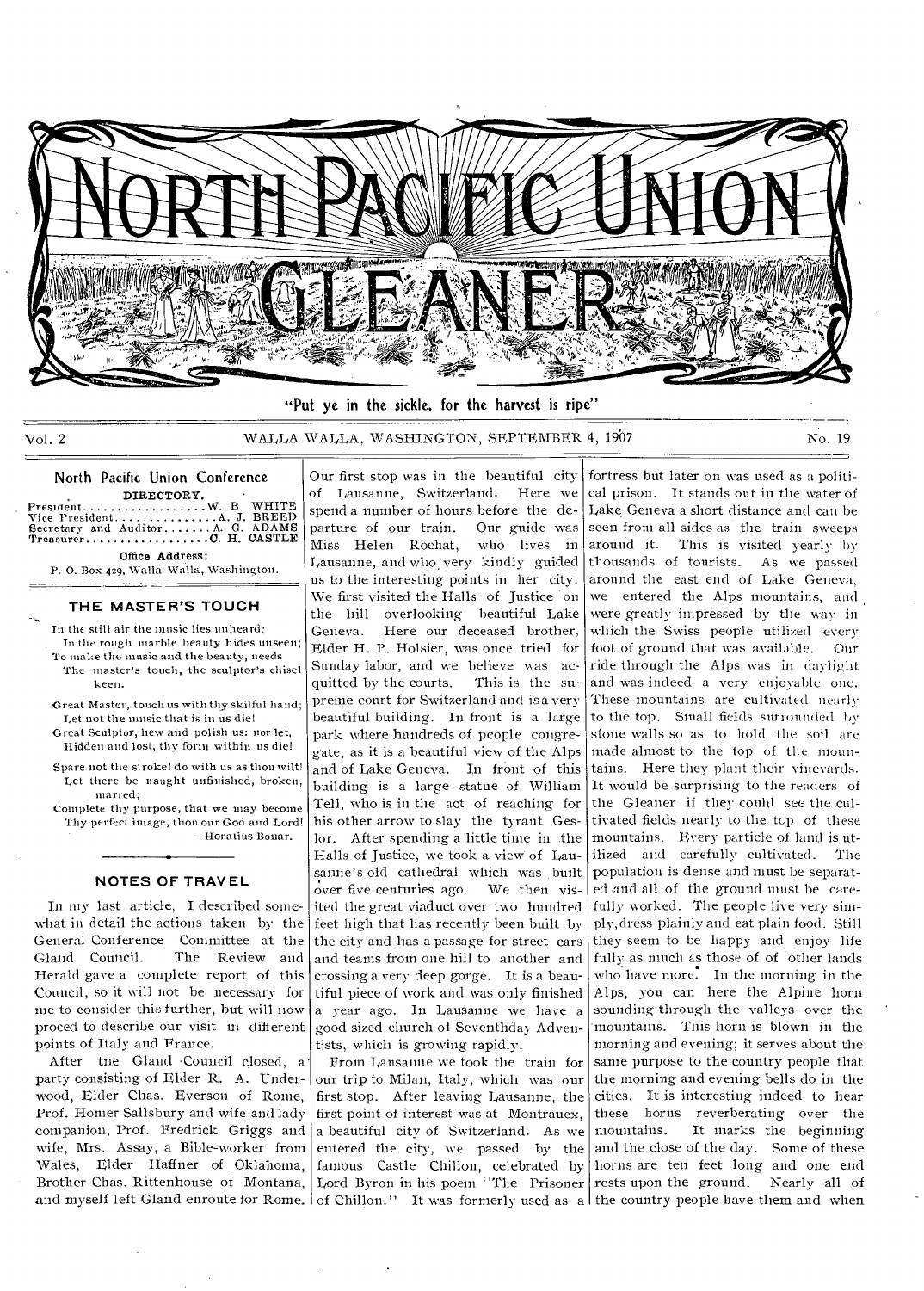one horn is sounded immediately all the others are blown over the Alps. At evening this is the signal to bring the sheep and the goats from the mountains and to retire from labor.

We passed through, in our journey, some of the valleys where the Waldenses lived during the days of their persecution. We saw there churches, and on them hued in the stone, the picture of a lamp, and underneath these words: 'The light shineth in darkness." It was in these mountain fastnesses that soldiers were sent by the powers, friendly to the Papacy, to stamp out the Protestant heresy. But God protected his people and they were not given into<br>their hands. A ride through the A ride through the Alps is indeed a very interesting one. And what was more interesting to us than anything else was the fact that in nearly all of these towns and cities that we passed through there were witnesses to the third angel's message. In many of them we have companies and churches, and the truth is going rapidly in Switzerland. We passed many mountains with their snow-capped peaks and at one point we were not far from the great glazier fields. Switzerland is nicely watered, and I should think would be a very pleasant country to live in. In passing from Switzerland, we went through the celebrated Simplon Tunnel, the longest tunnel in the world. Before entering it, our coal engine detached and an electric engine was hitched to our train. This, of course was to save the inconvenience of the smoke and dust in the tunnel. It took us twenty minutes of fast riding to pass through this tunnel, and we were glad, indeed when we saw the light on other side. This tunnel is double tracked and was opened only a couple of years ago to the travel-<br>ing public. Shortly, after passing Shortly, after passing through this tunnel, we entered the city of Bologna, Italy, in ,which place the bologna sausage was invented. We can not think that this invention has been a very great blessing to mankind, but we believe that the bologna sausage originated in Bologna, Italy. It is a very pretty city and one of the most prosperous in northern Italy.

W. B. WHITE.

#### **THE WORK IS ONE**

Our school and sanitarium work are as truly evangelistic and a part of the great whole as any other department. Our in- force of it bears in upon one the longer and wages very low. Wages for farm

stitutions are preaching the gospel of the revelation of the wisdom of our Lord and Saviour Jesus Christ, and of his power to heal the body and the soul. This is very plainly taught in the following extract sent to us through the Spirit of God. 'Therefore those who are giving to this \$150,000 fund are contributing to the work as truly as though the gift were for the ministerial work direct.

"If ever the Lord has spoken by me, he speaks when I say that the workers engaged in educational lines, in ministerial lines, and in medical missionary lines must stand as a unit, all laboring under the supervision of God, one helping the other, each blessing each.

"Those connected with our schools and sanitariums are to labor with earnest alacrity. The work that is done under the ministration, of the Holy spirit, out of love for God and for humanity, will bear the signature of God, and will make its impression on human minds.

"The Lord calls upon our young people to enter our schools, and quickly fit themselves for service. In various places, outside of cities, schools are to be established, where our youth can receive an education that will prepare them to go forth to do evangelical work and medical missionary work."

J. S. WASHBURN.

### **A LETTER**

#### (Continued from last week.)

Mrs. Branch acts as general modifier of the school, being a sort of "court of last resort" in school discipline. She also has a good working knowledge of the tercessor to make known his will. language, and holds most vigorous Bible readings with the pupils. The Bible classes in the regular course are conducted by Brother Branch, and to him also falls the responsibility of the farm and its work. This Branch family are American negroes, with the usual amount of white blood, but not enough to alter their personal appearance very much. For this reason their path has been hard in this land, where nothing but snubs, sneers and abuse are in store for the man with a black skin. Because of this, it is very evident that their discipline has had to be so severe—they have had to prove that they are superior, whereas the white worker just falls into place—the native term for God and whitemen being identical. 0 it is pitiful—this curse of a black skin! The

one is in this land. But God is merciful, and along with the immeasurable curse that fell upon this black people was given a wonderfully light heart, and his nature takes to fun as a duck turns to water, and thereby he escapes the horror of hopelessness that would otherwise crush him.

The premises about the mission house are beautiful,—very much like one's preconceived ideas of tropical beauty. There are palms, bananas, pine-apples, and almost all other kinds of tropical plants and trees growing here. The mission house is made of brick, with a wide veranda all round it. This is to forefend against the sun getting into the rooms. The sun in this country is something wonderful, It is as if it really had a grudge against one, and really meant to see how soon it could kill one off. Therefore, everybody is very careful never to go bareheaded. With this I will close, hoping we may hear from you often.

> J. C. ROGERS. JESSIE ROGERS.

#### **SOONAN, KOREA**

We are enjoying our work in this field and can say that .we continually see God's guiding hand in the work here. Ever since we have been here we have seen the need of a school where the natives could be educated to work for their own people, but how and when it could be had we could not see, could only stand still and pray and wait for our in-

A few months ago the Emperor made a decree that a certain class of the spirit houses should be turned over for school<br>purposes. There are three of these There are three of these within a few hundred yards of our house so we sent in a request for them to be used by our denomination, and obtained a deed for them with about four acres of land. We are not only thankful for this property but also for the opportunity of calling the attention of those at the head of the nation to this closing message.

The houses have good tile roofs and heavy supporters but no walls, so it will take quite a little money to buy material to make them suitable for school purposes. The native brethren have offered to come from the different churches and donate their time and labor. This is much for them to do as they are poor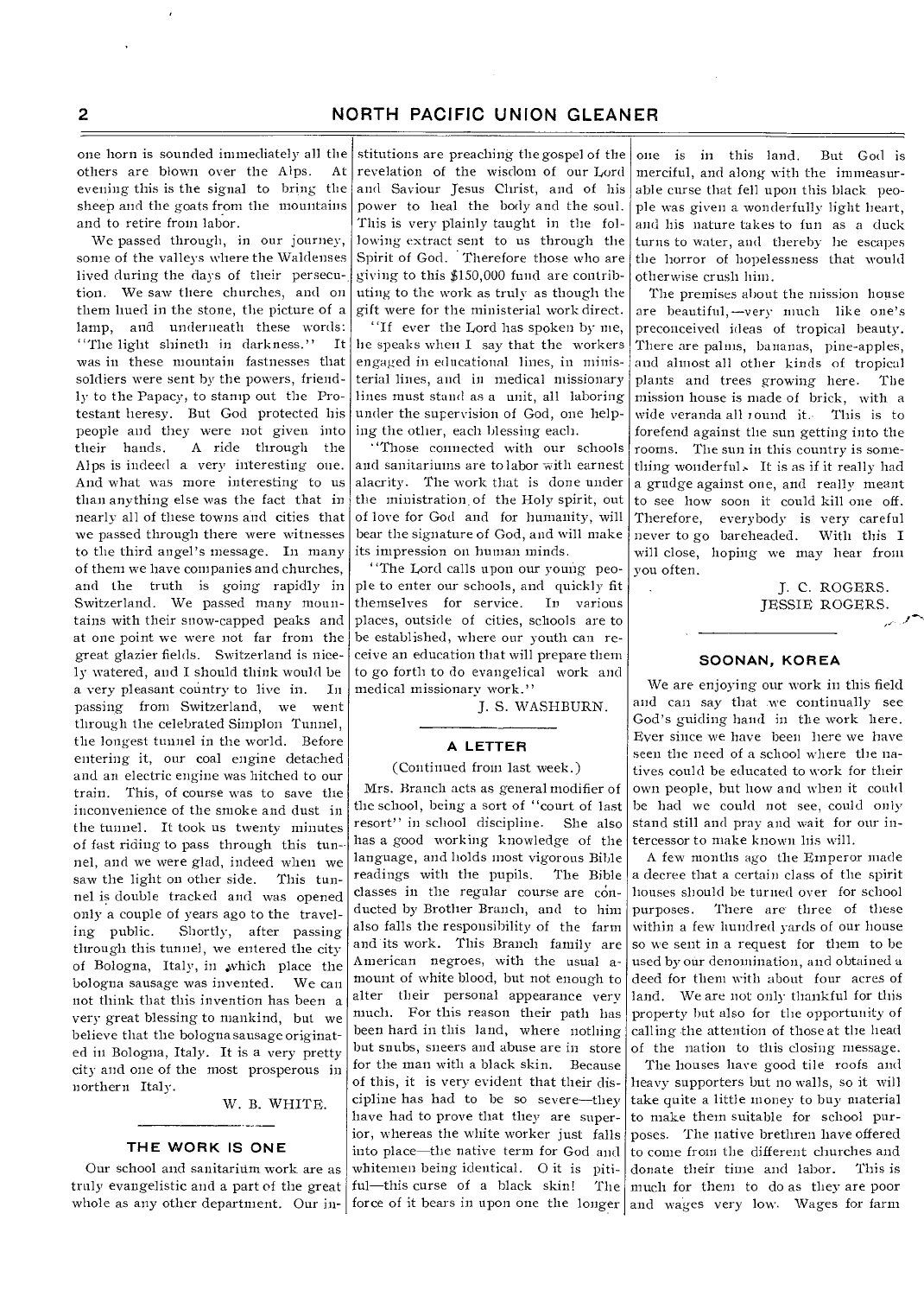hands are but four dollars a month without food.

Asking an interest in your prayers for the work here, I am

Yours in hope,

MRS. W. R. SMITH.

### **THE TEN COMMANDMENTS**

TRANSLATED INTO THE ZIMSHIAN LANGUAGE.

I

Gup althga duni gik Shimoigiat gum ash ligit na ah-ha jahlth gut.  $\cdot$  II

Gup althga ma dum lip zaba tkulzaba, gut' in hoigiage ligi gau gish ga zum lakaga, ligi gauya geuki a halizogum, dilth ligi gau da zum akshit. Gup althga dum Klthnashguutk gun nat, ligi ma dum gigienak gut: awilt Nuyu Miyanant Shimoigiat gunt, Nuyu hukgeshgum Shimoigiat, ada a'abuga no hada-

dak ga ganagwatkgut lakau gaklthgu'ut wagait gwiliut dilth tkalpka da wilshidat ga giadit gu t'in libalukshut, ada dum al gumgaudu da dumaisha da wilgukslitinshaul t'in shiebunut, dilth t'in ,dukiyagwa na yaoulthumgushk gut.

#### III

Gup althga na dum wha naboiyum aitk gish ga na wash ga Miyan ga, Shimoigiat gun ga; awil althga dum dit zagunisht ga Miyun ga gu t'in wha mahoiyum aitk gish ga na wat ga.

#### IV

A' abuga halishquaitk ga sha a ma 4111111 lthodum dakiagwa dit. Gaulda sha dum halthalshunt, ada wan a Vkani gau shgu dida dum want: ada al dupkaul dida sha na halishquaitk ga Miyan ga Shimoigiatk gum ga. Gu ga sha ga gup althga ma dum bali halthalth, ligi gau enu, dilth lthgolthgum eyont, dilth lthgolthagum hanagunt, tkulwaulimithgum eyont dilth tkulwaulimlthgum hanagunt, yezishk shirt, filth lukshzaba da awant. Awil gaul da shat zapt ga Miyam ga lakaga dilth halizo gut, lakakshit,dilth tkani gua luwalda dit, ada shquaitkgut ga dupkaul dida shat; adat lthodu dit.  $\mathbf{v}$ 

Lthaudash nagwadunt dish nau'unt, nini dum wil tkuliya shganuga dum dedolshun da lakyoba gu ginamsh ga Miyan ga Shimoigiatk gum ga gwan.

VI

Gup althga dum shugedun.

VII Gup althga dum whagaudun.

VIII

Gup althga dum galgun.

IX

Gup althga dum bigum malshgun da wila wal shil agiadun. X

Gup althga. dum luzagum gaudun a na walba shilagiadun, gup althga dum luzagumgaudun a na naksha shilagiadun, ligi tkulwaulinntligum yot, ligi tkulwaulimIthgum hanakt ga, ligi na mishmush gut ga ligi na kewadun gut ga, dilth gup ligi gau ga na giant go.

### **WALLA WALLA COLLEGE FACULTY**

Until now we have not been prepared to announce the names of all the members of the Walla. Walla College Faculty; but we are glad to be able to give the full membership in this issue of the Gleaner. It is confidently believed that the College has never hada stronger Faculty than the one which will begin its labors next Wednesday September 11, at 9:30 a. in. In the next issue will appear the names of the Faculty of the Industrial Department.

#### COLLEGIATE DEPARTMENT

- M. E. Cady, President, Science and Philosophy.
- H. A. Washbtirn, Bible and History.
- W. E. Nelson, Mathematics and Physical Science.

W. A. Gosmer, Preceptor and English.

B.B. Smith, Commercial Department.

- Winifred L. Holinden, Languages, Shorthand and Typewriting.
- John Isaac, German Bible and Language.
- I. A. Dunlap M.D. Physiology and Hydrotherapy.
- 0. K. Butler, Assistant Bible, English and History.
- Gerard Gerritsen, Music Director, Piano, Voice, Band and Orchestra.
- Emojean Giddings, Piano, Voice and Organ.
- Edna Pincus, Assistant Piano, Organ and Voice.
- Mrs A. G. Adams, Preceptess and Matron.
- C. M. Christiansen, Business Manager.

#### NORMAL DEPARTMENT

Katherine B. Hale, Director, Primary Methods.

Mrs Emma B. Washburn, Assistant Director, Intermediate Methods.

### **EDUCATIONAL**

NORTH PACIFIC UNION CONFERENCE

Walla Walla College College Place, Wash. M. E. Cody, President. School opens Sept. 11.

arONTA NA

Mt. Ellis Academy, Bozeman, Montanh. W. A. Yarnell, Principal. School opens Sept. 11.

WESTERN WASHINGTON Meadow Glade,

Battle Ground, Wash. G. E. Johnson, Principal. School opens Sept. 4.

Forest Home,

Mt. Vernon, Wash. G. F. Wolfkill, Principal.

School opens Aug. 28.

WESTERN OREGON Gravelford,

Gravelford, Oregon.

W. H. Bunch, Principal. School opens Sept. 30.

Laurelwood,

Gaston, Oregon.

R. W. Airey, Principal. School opens Sept. *25.* 

Royal,

Cottage Grove, Oregon. L. G. Paap, Principal.

BRITISH COLUMBIA

Port Hammond, B. C.

L. B. Ragsdale, Principal.

EDUCATIONAL SECRETARIES

North Pacific Union Conference,

M. E. Cady. Western Washington, L. I. Stiles

309 Second Ave. N. Seattle, Wash. Upper Columbia, E. W. Catlin. North

Yakima, Wash. Western Oregon, Elder F. S. Bunch. 285 Salmon, St. Portland, Oregon.

### **SUITABLE WORKERS FOR OUR SANITARIUMS**

One of the greatest causes of anxiety on the part of our sanitarium management is the matter of securing suitable workers. During the past few years there has been unconsciously coming in a separation between the evangelistic and medical work. We have been training two classes of workers. One class

3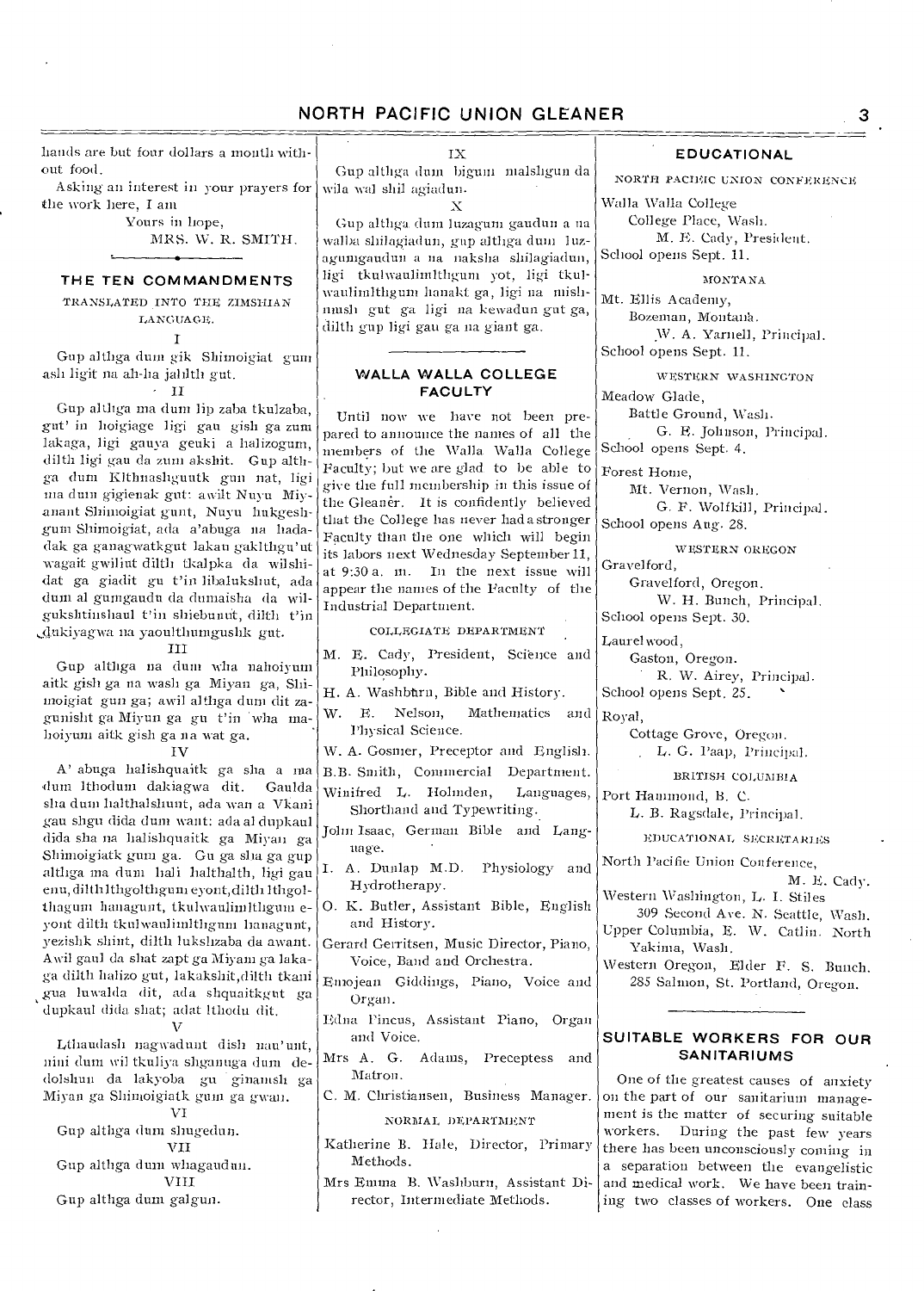

 $\overline{\mathbf{4}}$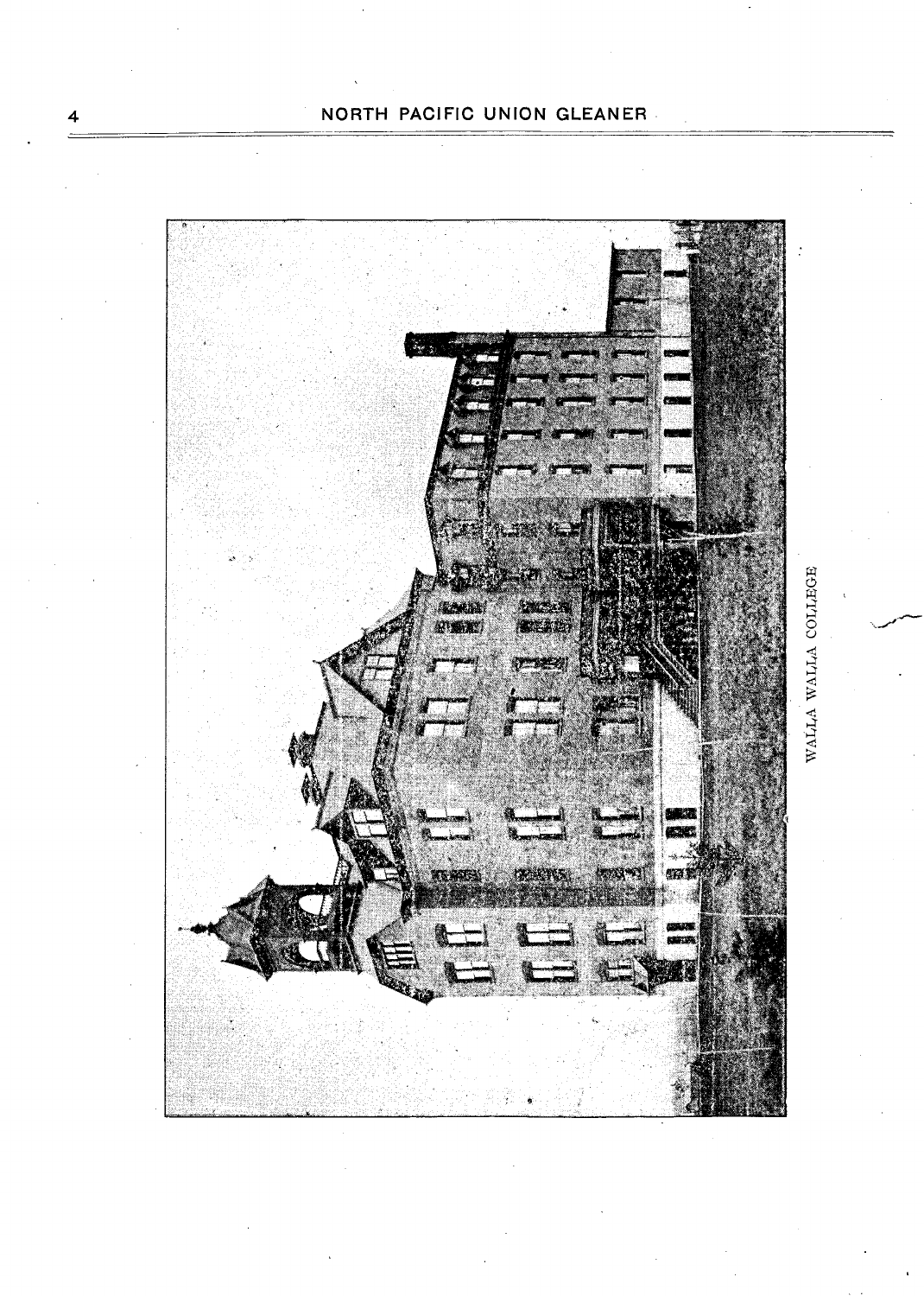bas been supposed to do purely evangelistic work, while the other has been upposed to prepare for professional work. As a result those of our young people who were spiritual cr gave promise of becoming missionaries, were en- -courage(' to connect with a tent effort or •to do Bible work or they were sent into some foreign field as missionaries. Those who were not so spiritual and would not do for purely missionary work, were encouraged to connect with our sanitariums to become nurses or to enter the medical school to become physicians. The one class has been recognized as real gospel workers and were supported by the tithe, the other .class were expected to earn sufficient to pay their own way or to be self-supporting. Just as long as the feeling exists that our sanitarium training schools are for the purpose of training professionals just so long will we have inefficient missionary help; for our brethren in responsibility in the various conferences will not feel like encouraging young men and women, who give promise of unaking a success as evangelists, to be--come professional nurses. And we can not blame them, for should they do this the medical work Would assume undue proportions and the spiritual phase and missionary phase of our • work would suffer.

One of the first essentials toward obtaining suitable workers is to have the true object of our sanitarium training schools understood. It should be made prominent that they exist, not for the purpose of training professionals, but for the purpose of qualifying missionaries for our denominational work. They \_should not take promising young men .and women out of our denominational work but should give them a training which will fit them for doing the most successful kind of missionary work in the denomination and for the denomination. Those who give promise of making good evangelists and Bible workers .and church-school teachers, should be •encouraged to enter our sanitariums and receive this medical training.

Perhaps another thing that has kept from us the kind of workers we need in our sanitariums has been the length of time required to receive their training. But our sanitarium training schools are ,different from ordinary schools. Workers who connect with these training

ing that they are in a missionary field while receiving their training just as truly as though they were in the heart of Africa or one of the islands of the Pacific.

Our conferences do not employ our graduate nurses, it is said, so that they are forced to go out in independent work. The reason is apparent, —the graduates often are not missionaries. Our conferences exercise great care in the selection of men and women for missionary centers. In order for our sanitariums to be missionary centers, the same care must be exercised by our conferences in selecting' young men and women for them. I can see no reason why there should not be sent to our medical missionary institutions by these conferences, their most promising, most talented men and women, instead of allowing our sanitariums to remain under the painful necessity of appealing through our papers for personal applications and then feel compelled to accept almost anyone who may apply. I see no reason why many of our young ministers and Bible workers should not gain an experience in these lines; why they should not be encouraged to connect with our sanitariums to receive medical training. Should this course be followed, it would make our Sanitariums what they should be,—centers of missionary. influence and training schools, not for professionals, but for medical missionaries; and a. class of workers would be turned out from them that our conferences would be glad to employ.

Perhaps another reason why we have been unable to secure the right kind of help has been the tendency on the part of our sanitariums to place too much confidence in our modern medical appliances and too little in prayer and the spiritual side of our work. Success in our sanitariums depends almost wholly upon the Christian influence that prevades them. While we should be benefited by the modern discoveries and employ all rational agencies in treating the sick, we cannot place our dependence upon these

classes can have the satisfaction of know- sense true missionaries. The Christian physical healing; then they also may agencies. Our success and strength lie in being simple people dependent • upon simple agencies and the blessing of God. I would sooner conduct an unassuming health institution with meager facilitie and a few consecrated, devoted workers, than the best equipped medical institution with workers who are not in every

influence in our instituitons is of more value than any other healing agency.

We may talk about combining the medical and gospel work, but there  $\alpha$  n be no such combination until it exists iu the individual worker. Just as long as one worker is trained for professionalism and the other as a missionary, a• separation will exist. I believe it is God's design that Seventh-day Adventists should be distinctly a medical missionary people. There is no reason why evangelists or teachers should be ignorant of how to employ the simple agencies of nature in adding the restoration of the sick. Why should missionaries when sent to a foreign field be compelled to pass by the bruised and wounded, leaving it for the doctor to pour in the oil and wine? Just as long as ministers are encouraged to give their attention purely to the spiritual needs of the people, leaving it to the doctor or nurse to minister to the physical needs, will this separation exist between our medical and evangelistic work.

Into our schools we can take young. people who are untried, .but we cannot safely do this in our Sanitariums. Everyone received into the Sanitarium training school should give exigence beforehand of having' been a missionary. The same spiritual 'requirement and standard should be held up before our prospective medical workers that is held up before our prospective ministers and Bible workers. The same burdens should be felt by our conferences in selecting the one that is felt in selecting the other. When this is the case, our Sanitariums will be able to secure the kind  $\tau^*$ of help they need and they will be able to turn out the kind of workers our conferences and mission fields will need. The commission can again be given as these workers are sent forth, "Into whatever city ye enter, heal the sick that are therein and say unto them the kingdom of God is come nigh unto you." Physical healing-will again be bound up with the gospel commission.

We have received the following instruction, "our ministers who have gained an experience in preaching the word, Should learn how to give simple treatments and then labor intelligently as medical missionary evangelists." I would add, let those who have been educated as doctors and nurses combine teaching or the evangelistic work with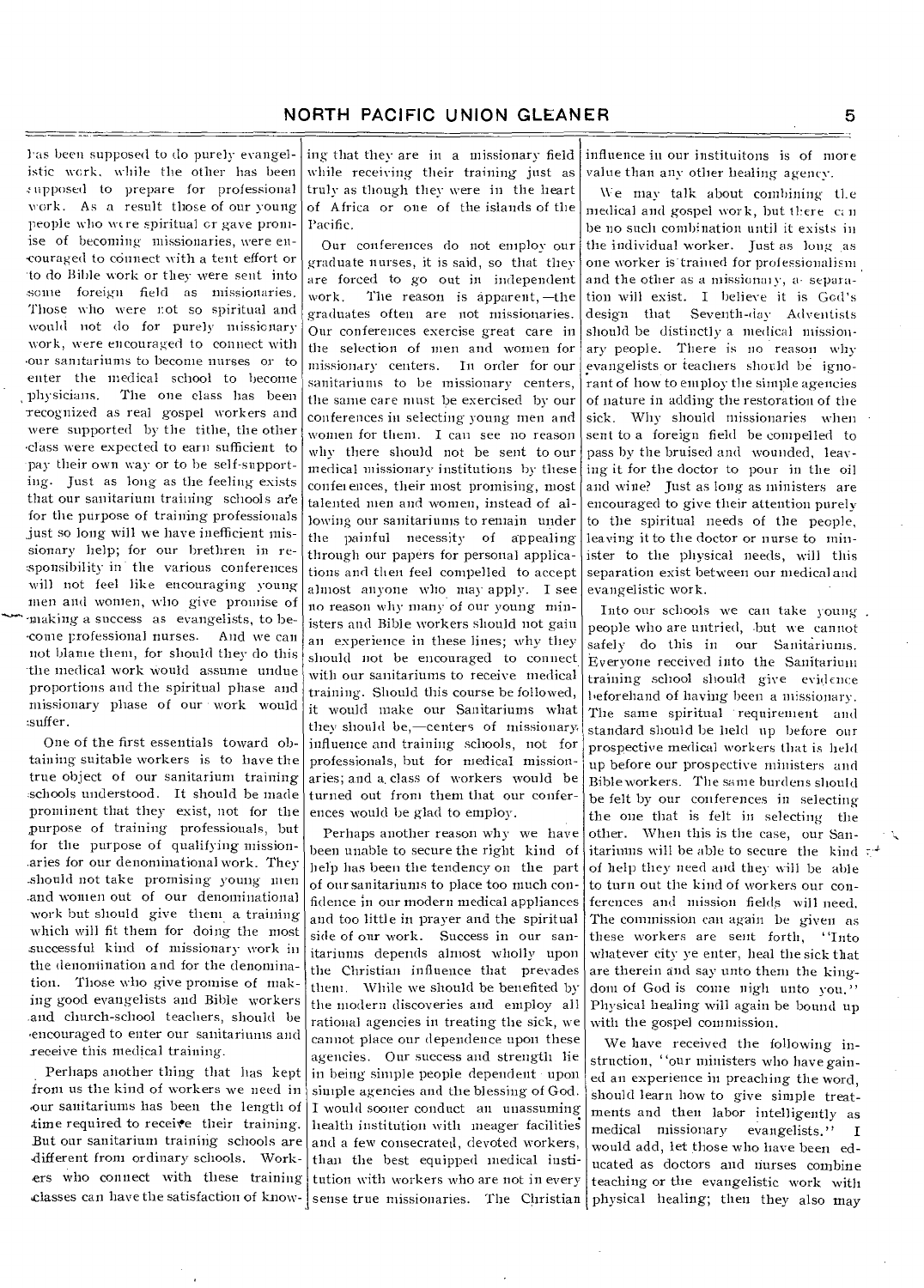labor intelligently as medical mission ary evangelists. When this is done, the work will so blend that it will be difficult to tell winch is the doctor and which the evangelists as it is to tell by reading the gospels which book was written by Luke, the beloved, or which by Mark, the evangelist.

I believe a change is coming into our work. More consecrated workers will connect with our sanitariums in the future because they will realize that they can do much more good as medical missionaries than as missionaries without the medical training. •

## **UPPER COLUMBIA THE WORK IN SPOKANE**

Our work in Lidgerwood was closed last Sunday night. We held meetings in this neighborhood for about seven weeks. The attendance was not extra large at any time. a few manifested a desire to hear the truth for this time. Some of these have taken a firm stand for the truth, while others are still in-One German family is studying hard; the man is about readyto take his stand, while his wife, who at first opposed him, is having her eyes opened. They did much for me duringmy sickness and I hope that. the good Lord will in turn open their eyes fully to the truth of. God. Another family (French) was reared in the Catholic Church, but they are glad to have the gospel preached to them. The man is making preparations to be able to observe all the commandments of God. The wife is now walking in the light. So the readers can see that we are doing foreign work right here in America.

We moved the tent only about a mile in order to help those who at the first pitching became interested. We have several families who were not able to attend all the meetings and would like to have more instruction before taking a final stand.

Pray for the work here.

H. J. SCHNEPPER. C. J. RIDER.

#### **MOSCOW, IDAHO**

Last Sabbath a general meeting was held here in the church. Brethren came from Pullman, Viola, Genesee, Cornwall, and Troy. Five more were baptized, making sixteen in all from these companies this summer.

Elder E. W. Catlin, our educational superintendent, was present, and sufficient pledges were received to establish church-schools at Moscow and Viola.

Elder L. H. Ells is conducting a series of meetings at Viola, just north of here, with considerable interest and some are taking their stand for the truth.

Elder F. D. Starr and James Standage have been conducting a course of lectures in a tent at Cornwall. It being largely a fanning community and the busiest part of the season, they have had- but few in attendance. They have taken down the tent and think some of pitching it at Viola.

#### **SPOKANE**

Tuesday I went to the above place, where Elder Schnepper, Brother Rider and Sister Posey are holding tent meetings. Their interest and attendance have been very good and some have taken their stand for the truth of God. They will move their tent this week to a new community about ten blocks away, and start a new interest. While here I met Elder Clarence Ford who is settling up his business affairs so lie can soon enter the work again. I go from here to IVy and West Lake, Idaho.

G. E. LANGDON.

### **SOUTHERN IDAHO CONFERENCE HEADQUARTERS**

The headquarters are quite comfortably situated in the Boise National Bank Building, Rooms 223 and 225, of this city, having the advantages of both passenger and freight elevators for our work about 11x14, with heat, light, and water. A large closet opening off from one of the rooms makes it quite suitable for storage purposes. The rent is very reasonable and much better than we had hoped considering the many privileges and advantages of the location. We are located one block from the Post Office and four blocks from freight and express offices between Main and Idaho on 8th street.

We have in the office both hot and cold water, the hot being the natural hot water from the hot springs above equipped with ihe necessary fixtures for carrying on the work and just as soon as possible it will be supplied and the work handled with promptness.

Let all church officers and others take notice of the address of the headquarters —Room 223 Boise National Bank Building, Boise, Idaho—in addressing their communications to the Southern Idaho Conference.

As soon as shelving can be placed we will have on hand our books, tracts, and a supply of Oxford Bibles so that we will be able to fill orders in these lines.

T. L. COPELAND.

### **BRITISH COLUMBIA TO THE CHURCH ES IN BRITISH COLUMBIA**

Dear Brethren and Sisters:

The 'small local meetings are now all in the past except for Bella Coola and this may be put off owing to no transportation except once a month. ,

on the second floor. The rooms are are holding a series of meetings here Just before these meetings began we attended the state camp-meeting in Alberta. This was held at La Combe, and was one of the very best of gatherings. Elder J. J. Graff who has been in Brazil for twelve years and who was teaching in Union College with me, was at that meeting. His preaching was very encouraging, and by my request he attended our first meeting at Enderby. On Friday, Saturday and Sunday about forty of our Brethren came together and all seemed greatly encouraged and refreshed by the meetings. Elder Young and Brother Robert Greaves and wife with some prospect of souls. We hope another year to hold a much larger camp-meeting in that district. From here we went to Portland, Oregon, to attend a meeting of the executive committee of the North Pacific Union Conference. It was there voted to release British Columbia Conference to unite with the Western Canadian Union Conference to be organized soon, if we so desired. A medical institute was also held.

the city. The heating is by steam and ing. We had expected only four or five is automatically adjusted so that there is  $|$  of our scattered Sabbath-keepers to come hardly a variation of two degrees from but were happily disappointed to see the temperature desired by the occupant.  $\vert$  about twenty-five come in. Although At this writing the office is partly no preparation had been made to enter-From here Elder G. E. Langdon re, turned with me to the Hammond meet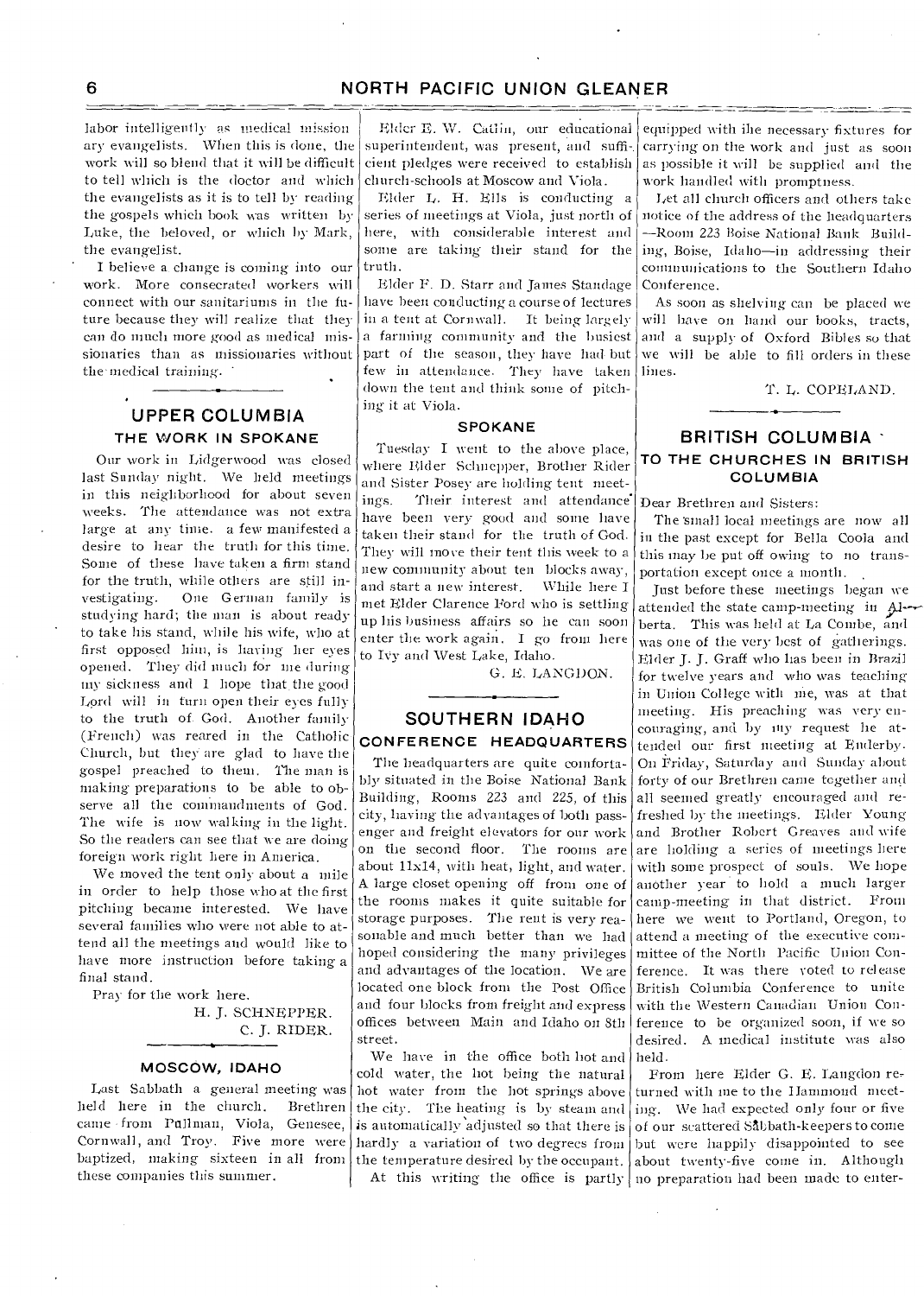tain so many yet all were cared for, and were greatly blessed. About seventyfive in all attended this meeting. When the subject of education came up we were again surprised in the raising of twelve hundred dollars in cash and pledges for the Manson Academy, which is now being built. We expect the Academy to open October 3. The calendars are now printed and any one can secure them by writing to the Principal, L. B. Ragsdale, Port Hammond. It will give full information.

Elder Langdon also attended the Vancouver meeting and his labors were much appreciated by the brethren .in both praces. Between five and six hundred dollars was raised for the school.

Brother C. M. Christiansen and wife from Walla Walla College attended both these meetings and donated liberally to the school work. These leading brethren were well pleased with the school farm. Brother Wm. Manson, the donor of the farm attended and gave liberally in cash to the buildings. We hope our brethren who have given of their means to this institution may be richly rewarded by seeing young men . and -women go from it to missionary fields.

Following these meetings we went to Cumberland located in the northern part<br>of Vancouver Island. Elders A. J. of Vancouver Island. Breed and J. L. Wilson also attended and rendered valuable aid. Elder Breed's labors were especially appreciated as most of the brethren had never seen one of the pioneers in the message. We hope and pray that all these meetings may be followed by a deep heart searching and mark a forward move in this conference.

As there were no boats to return for several days after the close of the meeting the writer rode seventy-five miles on a.bicycle next day and caught a boat from Nanaimo to Vancouver. This was rather an interesting experience as the road lay through the dense forest and with but three or four Indian and fishermen's huts for fifty miles. Only one short stop was made in this long ride.

We shall now give ourselves to hastening the school buildings at Hammond. If any of the brethren have been passed by in giving-to the erection of the buildings you may send in your donations to Bertha Lofstad at Port Hammond. Donations of fruit, bedding, etc. will be greatly appreciated.

E. L. STEWART.

## **WESTERN WASHINGTON ABERDEEN, WASH.,**

The report has been circulated that I am a member of the Painters' Union of Aberdeen. I wish to say through the "Gleaner" that I am not a member of any labor union and never have been connected with them in any way.

My uncle, E. MacLafferty, is a member of the Painters' Union, and as their secretary, his name, attached to various notices for the union has frequently appeared in the Aberdeen papers, and from this the report has gone forth that, E. L. MacLafferty has apostatized, given up the truth, gone over to the enemy, etc., and many Seventh-Day Adventists have believed what they heard, and without asking whether it was true or not have helped to circulate a false report.

This circumstance should be a lesson to us who are too ready to catch up wild reports of those who are "going- all wrong". Time often proves that they are not so wrong as they who have been loudest in their condemnation.

The spreading of the "Third Angel's Message" is the work in which all may engage. Let us get busy.

> Yours sincerely, E. S. MAC LAFFERTY.

# **RELIGIOUS LEGISLATION**

ITS INEFFECTIVENESS

The following clipping from the Oregonian shows the opinion of Dr. John R. Straton, pastor of the Second Baptist Church of Chicago, relative to religious legislation as expressed by him in a sermon delivered in the White Temple, Portland, Oregon, recently.

We wish that everyone might realize the truth upon this important subject as it is expressed in this extract.

GOD'S LAW REQUIRED

#### Dr. John R. Straton Speaks on "Needs of Present Day"

"Needs of the Present Day" were discussed by Dr. John R. Straton, pastor of the Second Baptist Church of Chicago, in a sermon last night in the White Temple, where he supplies the pulpit of Dr. Brougher for the two following Sundays. To prevent Social and political corruption, the speaker said we need to keep God's righteous law.

"The political trickster and the dishonest business man need to hear again

the great voice from Sinai thundering, `thou shalt not steal,"' said he. "That would be far more effective in checking the unfortunate tendencies of the times than all remedial legislation ever enacted. Never until the human heart is changed and comes into allegiance to God can human society go forward safely and harmoniously..

"Society can not be reformed by remedial legislation and the appointment of committees and the best citizens. These things are good so far as they go, but we need above all things else changed hearts, the hearts that are honest and that are loyal to God."

#### ITEMS

Elders White and Breed attended the camp-meeting at Centralia, Wash.

Mrs. W. K. Kellogg and daughter of Battle Creek were visitors at the Portland Sanitarium recently.

Dr. J. E. Froom formerly Medical Superintendent of Portland Sanitarium has secured a favorable location in Boise, Idaho, and is engaged in private practice.

The tent meetings still continue in Walla Walla. A few have become interested, and there is some prospect of a few accepting the message for this time,

There will be a meeting of the board of directors of the North Yakima Sanitarium held in connection with the camp-meeting at North Yakima, Sept. 3-8.

Elder H. W. Decker attended the camp-meeting at Mt. Vernon, Wash., in the interest of the College Relief Fund. Elders White and Breed also attended a few days.

Brother C. H. Castle and wife have just returned from a trip to Michigan, where they have been visiting friends and relatives the past six or seven weeks. They report a very enjoyable time.

Elder W. B. White has been attending the camp-meetings at Mt. Vernon and Centralia, Western Wash., and Cottage Grove, Western Oregon. This week he is attending the meeting at North Yakima.